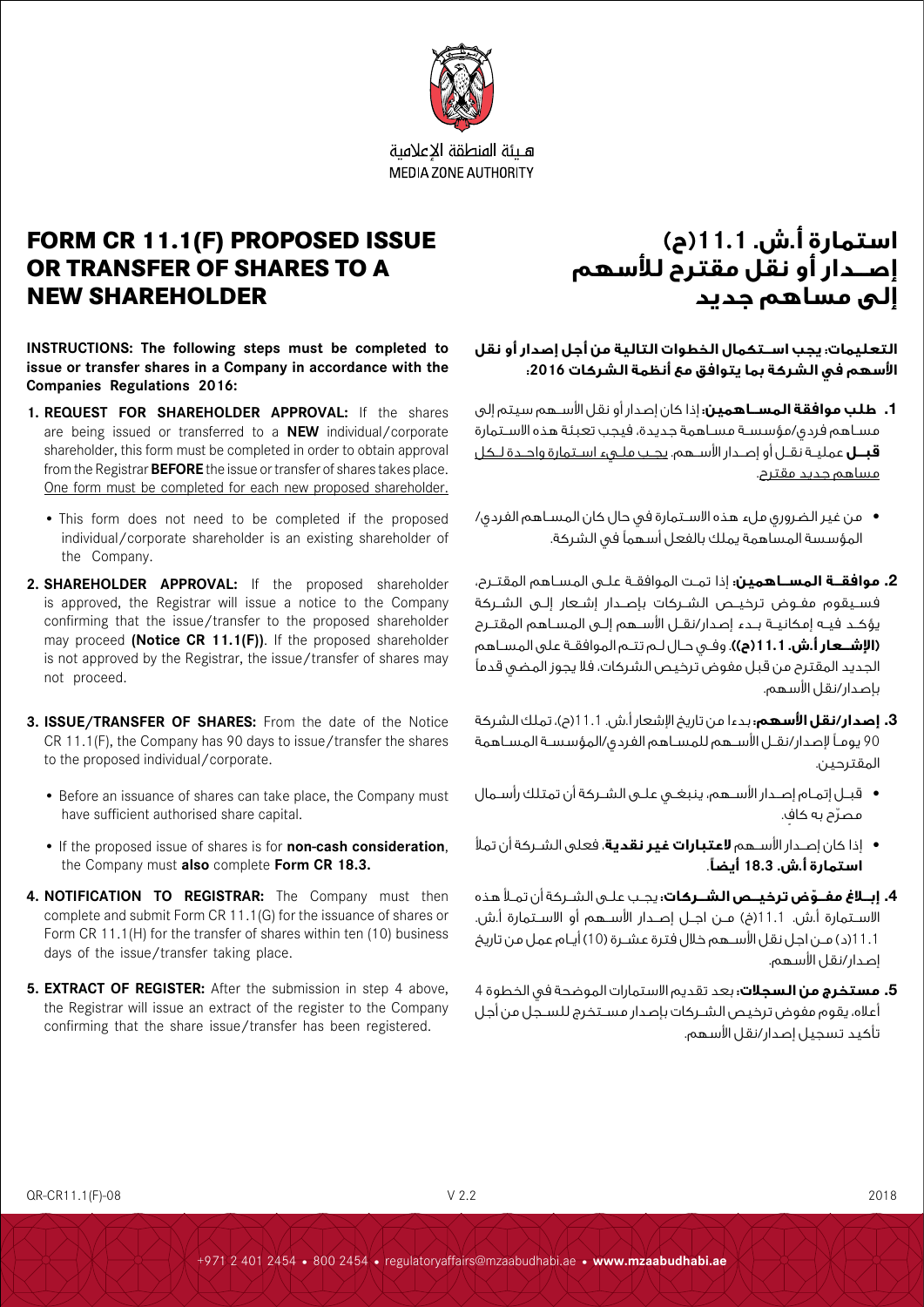

هبئة المنطقة الاعلامية MEDIA ZONE AUTHORITY

## **PART A: COMPANY DETAILS**

 $\mathbf{r}$ 

| <b>Registration Number</b>                  |                     |       | رقم السجل                      |
|---------------------------------------------|---------------------|-------|--------------------------------|
| Company Name                                |                     |       | اسم الشركة                     |
| Are the shares to be issued or transferred? |                     |       | هل سيتم إصدار الأسهم أم نقلها؟ |
| $\bigcirc$ Issue                            | $\bigcirc$ Transfer | ⊖ نقل | اصدار $\circlearrowright$      |

## **PART B: DETAILS OF PROPOSED SHAREHOLDER المقترح المساهم تفاصيل :ب الجزء**

| The proposed shareholder:                  | $\bigcirc$ Individual | $\bigcirc$ Corporate | شركة $\bigcirc$ | ⊖ فرد | المساهم المقترح؛                 |
|--------------------------------------------|-----------------------|----------------------|-----------------|-------|----------------------------------|
| Full Name of<br>Proposed Shareholder       |                       |                      |                 |       | الاسم الكامل<br>للمساهم المقترح  |
| <b>Residential Address</b>                 |                       |                      |                 |       | عنوان الإقامة                    |
| UAE Mobile Number                          |                       |                      |                 |       | رقم الهاتف<br>المتحرك الإماراتي  |
| Other Telephone<br>Numbers                 |                       |                      |                 |       | أرقام هاتف أخرى                  |
| Email                                      |                       |                      |                 |       | البريد الإلكتروني                |
| Nationality or Place<br>of Incorporation   | Please Select         |                      |                 |       | الجنسية أو<br>مكان التأسيس       |
| Passport Number or<br>Incorporation Number |                       |                      |                 |       | رقم جواز السفر<br>أو رقم التأسيس |

### **PART C: DETAILS OF SHAREHOLDER WHO IS TRANSFERRING SHARES**

#### **الجزء ت: تفاصيل المساهم الذي ينقل )الناقل( أسهمه**

الرجاء مأل هذا الجزء **لنقل** األسهم **فقط**

Please complete **only** for share **transfers**

| Full Name of<br><b>Transferring Shareholder</b> | لاسم الكامل<br>للمساهم ناقل الأسهم |
|-------------------------------------------------|------------------------------------|
| Passport Number or<br>Incorporation Number      | رقم جواز السفر<br>أو رقم التأسيس   |
| Number of shares<br>being transferred           | عدد الأسهم المنقولة                |
| Class of shares<br>being transferred            | صنف الأسهم المنقولة                |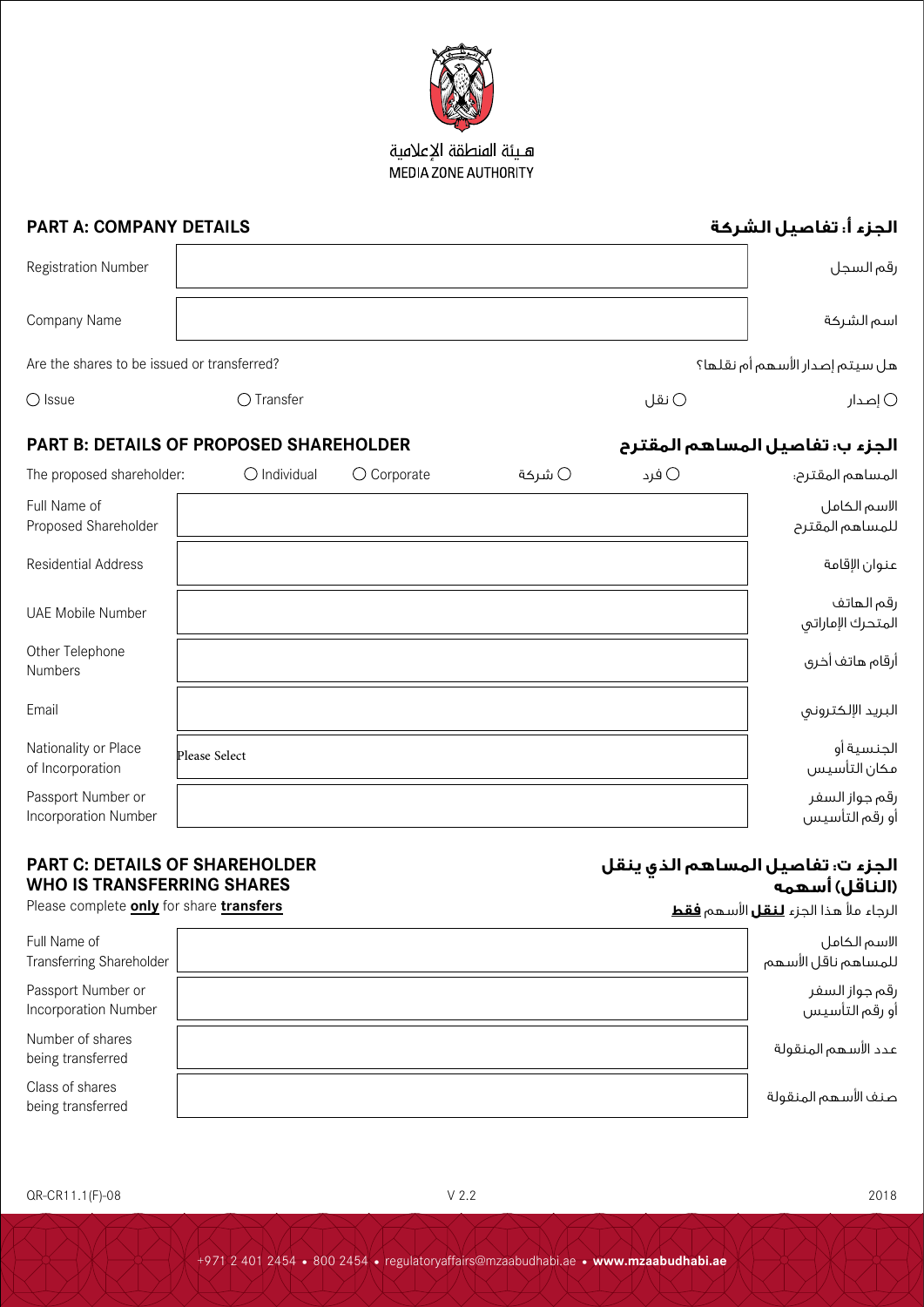

هبئة المنطقة الاعلامية **MEDIA ZONE AUTHORITY** 

أصرّح وأوافق:

- i. بأننــي أملــك تفويضــً قانونيــً للتوقيــع علــى االســتمارة أ.ش. 11.1)ح( بالنيابة عن الشركة ؛
- ii. بــأنّ كل المعلومـات المذكـورة فــي هــذه الاســتمارة (وأي وثائــق مرفقــة) باعتبارها جزءًا من هذه االســتمارة أ.ش. 11.1)ح( هي كاملة ودقيقة في حدود علمي واعتقادي؛
- iii. بأنّه يجوز نقل كافة المعلومات المذكورة في هذه الاسـتمارة (وأي وثائق مرفقة) إلى أطراف معنية بمعالجة هذه الاستمارة أ.ش. 11.1(م)، كما أنه يجوز اإلفصاح عنها من قبل مفوض ترخيص الشركات أو هيئة المنطقة اإلعالمية – أبوظبي إلى الغير حسب ما هو ضروري؛
- iv. بأنّـه يجــوز لـهيئــة المنطقــة الإعلاميــة أبوظبــي أو أي مــن ممثليهـا أن يتصــل بــى بخصــوص هــذه الاســتمارة أ.ش. 11.11(ح) أو أي شــأن آخــر ذي صلة.

| Name of Director | اسم المدير |
|------------------|------------|
| Signature        | التوقيع    |
| Date             | التاريخ    |

### **الجزء ث: التصريح DECLARATION :D PART**

I declare and agree that:

- i. I am legally authorized to sign this Form CR 11.1(F) on behalf of the Company;
- ii. All information submitted (including attachments) as part of this Form CR 11.1(F) is complete and accurate to the best of my knowledge and belief;
- iii. All information submitted (including any attachments) may be disclosed to parties who will be involved in the processing of this Form CR 11.1(F) and may also be disclosed by the Registrar or the Media Zone Authority – Abu Dhabi to a third party as required; and
- iv. The Media Zone Authority Abu Dhabi or any of its representatives may contact me regarding this Form CR 11.1(F) or any other matter.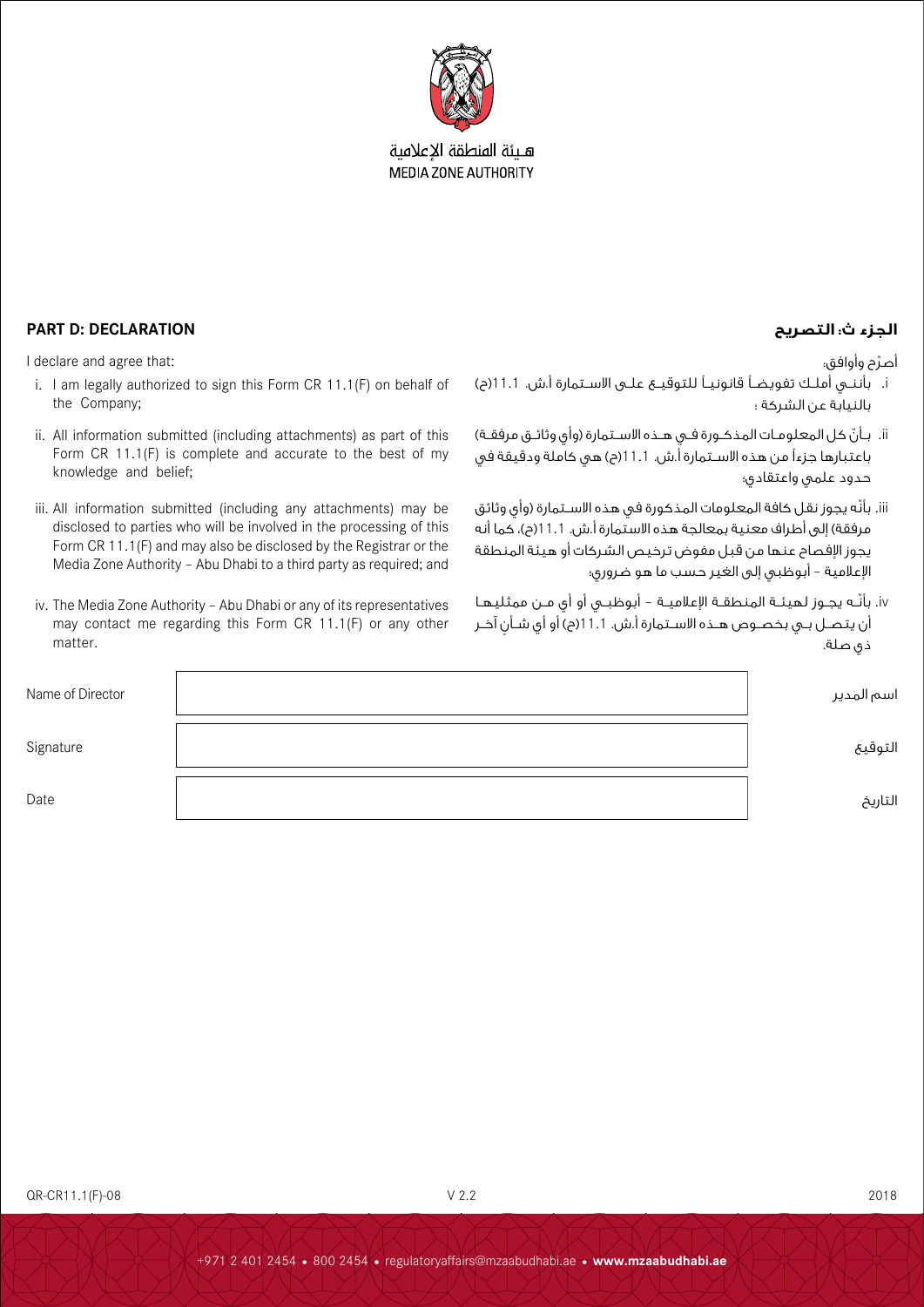

هلئة المنطقة الاعلامية **MEDIA ZONE AUTHORITY** 

**يرجى تقديم الوثائق التالية مع هذه االستمارة أ.ش. 11.1)ح(:**

### **الجزء ج: الئحة الوثائق CHECKLIST DOCUMENT :E PART**

**Please submit the following documents with this Form CR 11.1(F):**

### **المساهم المؤسسي المقترح SHAREHOLDER CORPORATE PROPOSED**

 $\Box$  The original or copy (notarised and legalised or certified as a true copy by a lawyer in accordance with the Certification Policy detailed below) of the proposed corporate shareholder's

- i. Trade licence or equivalent, where applicable;
- ii. Incorporation certificate or equivalent; and
- iii. Memorandum and Articles of Association or equivalent.
- $\Box$  An organogram of the structure of the proposed corporate shareholder, signed by a director of the proposed corporate shareholder, identifying the ultimate corporate parent(s) and each ultimate individual shareholder(s) (with at least a 5% shareholding) of the proposed corporate shareholder.

Each ultimate corporate parent's

• Incorporation certificate or equivalent. This must be presented as an original or as a copy notarised and legalised or certified as a true copy by a lawyer in accordance with the Certification Policy detailed below.

Each ultimate individual shareholder's

- Clear color passport copy (for all individual shareholder(s) with at least a 5% shareholding).
- Specimen signature of the **CORPORATE SHAREHOLDER'S AUTHORIZED SIGNATORY**. This must be notarised (and legalised if the document is notarised outside the UAE) or be certified as a true signature by a lawyer in accordance with the Certification Policy detailed below.

## **المساهم الفردي المقترح SHAREHOLDER INDIVIDUAL PROPOSED**

- Clear color passport copy for the proposed individual shareholder المقترح الفردي المساهم سفر لجواز وواضحة ملونة صورة ّ
- Specimen signature of the proposed individual shareholder. This must be notarised (and legalised if the document is notarised outside the UAE) or be certified as a true signature by a lawyer in accordance with the Certification Policy detailed below.

الوثيقة الأصلية أو نســخة <u>(موثّقة ومصدّقة أو صورة طبق الأصل معتمدة  $\Box$ </u> ٍ مــن قبــل محــام بموجــب سياســة التصديــق المفصلــة أدنــاه( الخاصــة بالمســاهم المؤسســي المقترح عن **i.**الرخصة التجارية أو ما يعادلها، في حال توفر ذلك؛ **iiii**شهادة تأسيس أو ما يعادلها؛ و **iiiii**مذكرة وعقد التأسيس أو ما يكافئها.

الهيــكل التنظيمــي المؤسســي للمســاهم المؤسســي المقتــرح فــي الشــركة، موقعة من مدير بالمســاهم المؤسسي المقترح، يحدد الشركة (الشركات) الأساسية الأم وكل مساهم فردي ((الحاملين لما لا يقلّ من 5% من الأسهم) بكل مساهم مؤسسي المقترح.

ن لكلّ مساهم مؤسّسي بالشركة الأساسية الأم $\Box$ 

 ّ شــهادة تأســيس أو مــا يعادلهــا. وتقــدم الوثيقة األصلية أو نســخة موثقــة ومصدقــة أو صــورة طبــق األصــل معتمــدة مــن قبــل محــام بالتوافق مع سياسة التصديق المفصلة أدناه.

ظ كلّ من المساهمين الفرديين في الشركة الأساسية الأم $\Box$ 

- صــورة ملونــة وواضحــة عــن جــواز الســفر )لــكل األفــراد الحامليــن لما لا يقلّ من 5% من الأسهم).
- نمـوذج عـن توقيع المفوّض بالتوقيع في حال كان المسـاهم شـركة (وأن  $\Box$ ّ يكــون موثقــً إذا كانــت الوثيقــة مصدقــة لــدى الكاتــب العــدل خــارج دولــة الإمـارات العربيــة المتحــدة) أو مصـدق كتوقيع صحيح من قبــل محام وفق سياسة التصديق الموضحة تفاصيلها أدناه.

نمــوذج عــن توقيع المســاهم الجديد يتم التوقيــع - أمام مفوض ترخيص الشــركات (وأن يكـون موثّقاً إذا كانت الوثيقة مصدقـة لدى الكاتب العدل خـارج دولــة الإمـارات العربيــة المتحــدة) أو مصدق كتوقيــع صحيح من قبـل ٍ محام وفق سياسة التصديق الموضحة تفاصيلها أدناه.